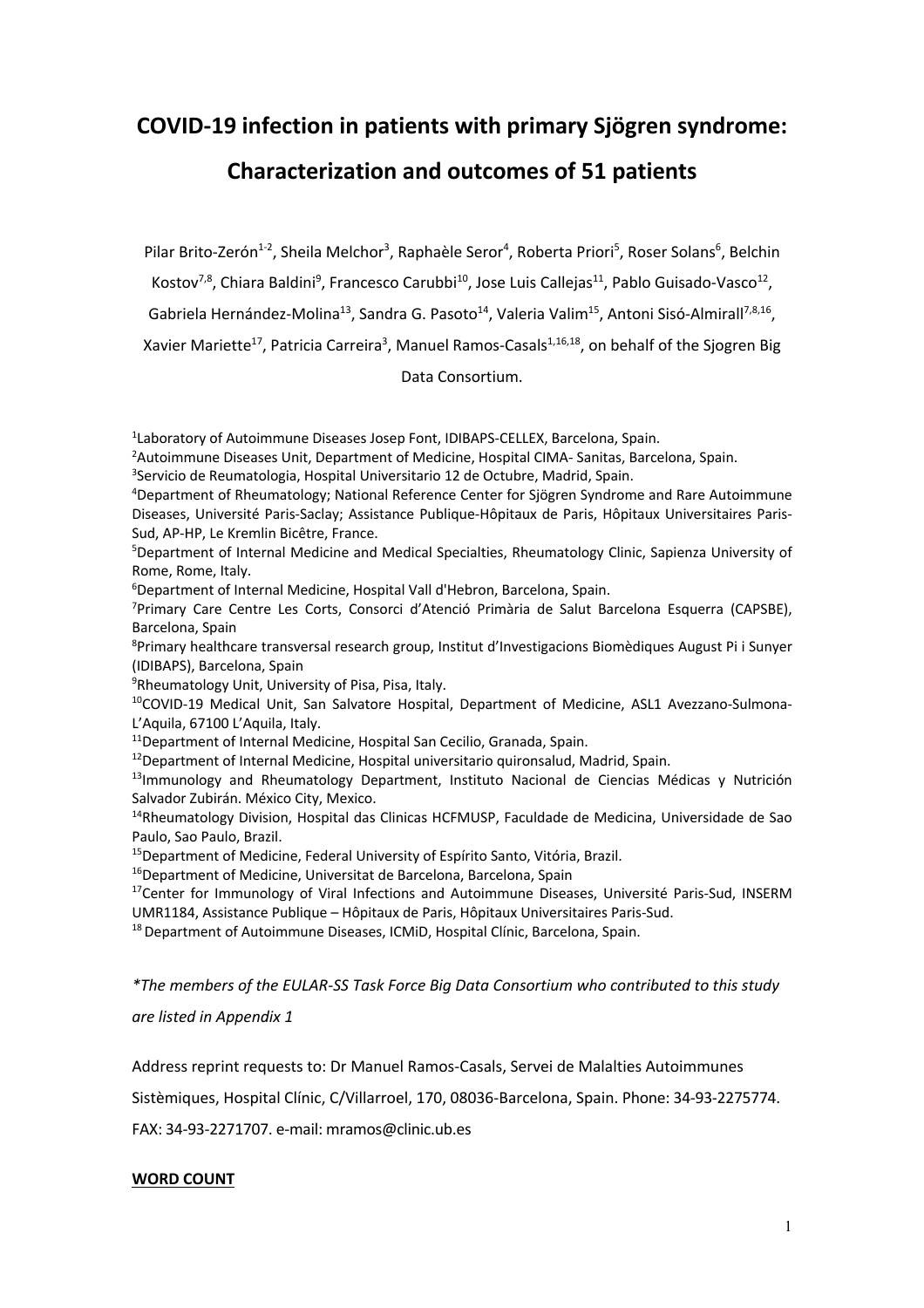#### **ABSTRACT**

**OBJECTIVE**. To analyse the prognosis and outcomes of COVID-19 infection in patients with primary Sjögren syndrome (SjS).

**METHODS.** We searched for patients with primary SjS presenting with COVID-19 infection (defined following according the ECDC guidelines) among those included in the Big Data Sjögren Registry, an international, multicentre registry of patients diagnosed according to the 2002/2016 classification criteria.

**RESULTS.** 51 patients were included in the study (46 women, mean age at diagnosis of infection of 60 years). According to the number of patients with primary SjS evaluated in the Registry (n=8,211), the estimated frequency of COVID-19 infection was 0.62% (95%CI 0.44 to 0.80). All but two presented with symptoms suggestive of COVID-19 infection, including fever (82%), cough (57%), dyspnea (39%), fatigue/myalgias (27%) and diarrhea (24%), and the most frequent abnormalities included raised LDH (88%), CRP (81%) and D-dimer (82%) values, and lymphopenia (70%). Infection was managed at home in 26 (51%) cases and 25 (49%) required hospitalization (5 required admission to ICU, 4 died). Compared to patients managed at home, those requiring hospitalization had higher odds of having lymphopenia as laboratory abnormality (adjusted OR 21.22, 95%CI 2.39-524.09). Patients with comorbidities had an older age (adjusted OR 1.05, 95% CI 1.00-1.11) and showed a risk for hospital admission 6-times higher than those without (adjusted OR 6.01, 95% CI 1.72-23.51)

**CONCLUSION.** Baseline comorbidities were a key risk factor for a more complicated COVID-19 infection in patients with primary SjS, with higher rates of hospitalization and poor outcomes in comparison with patients without comorbidities.

**KEY WORDS:** primary Sjögren syndrome, COVID-19, SARS-Cov-2, comorbidities, outcomes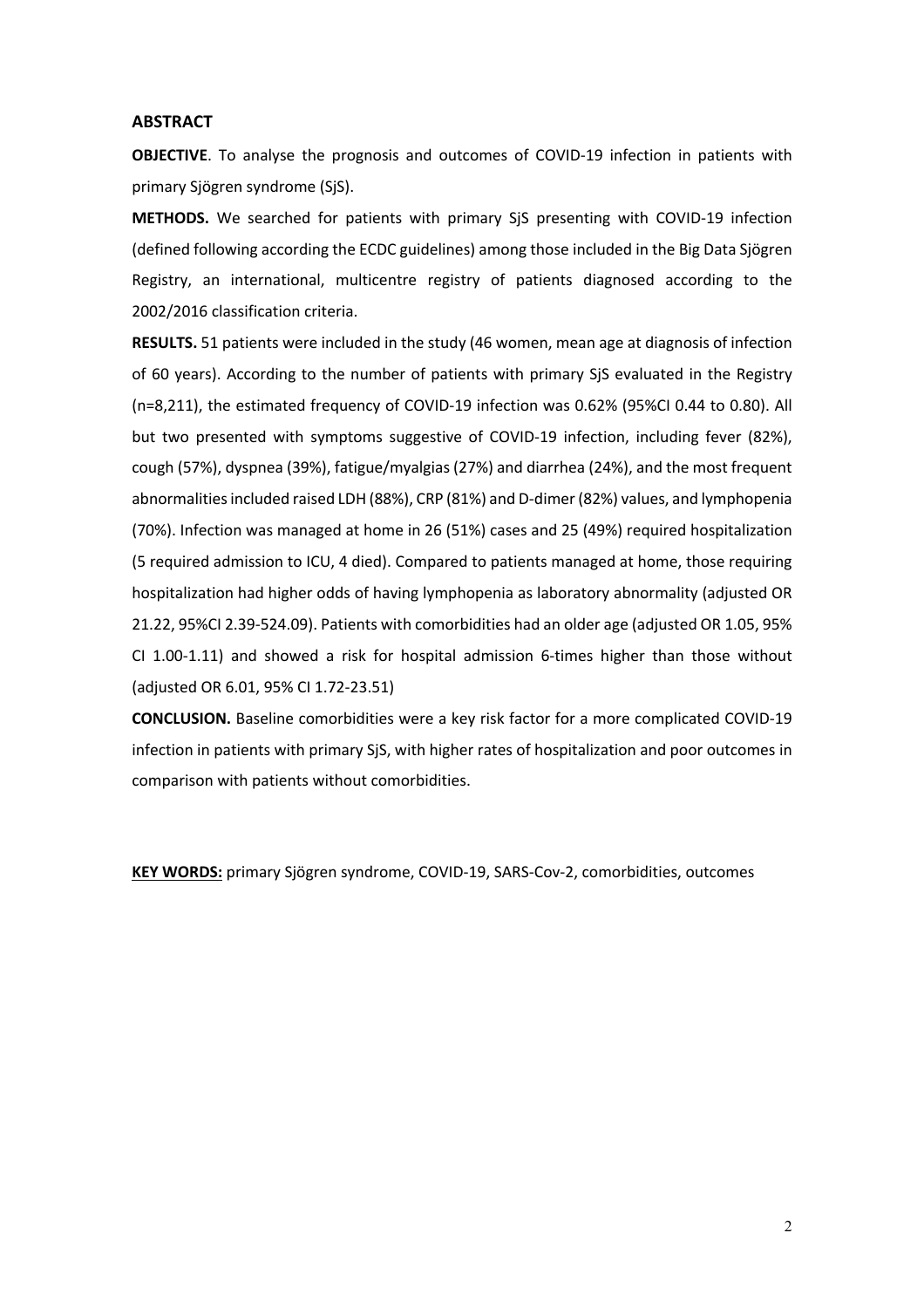# **KEY MESSAGES**

## **What is already known about this subject?**

• Nothing. There is no study so far that has evaluated the impact of COVID-19 infection on primary SjS,

# **What does this study add?**

- This is the first study to characterize and evaluate the outcomes of COVID-19 infection in primary SjS
- The estimated frequency of COVID-19 infection in patients with primary SjS was 0.62% (95%CI 0.44 to 0.80).
- Primary SjS-infected individuals seemed to be similarly affected by SARS-CoV-2 compared with the general population in terms of clinical presentation.
- Patients with baseline comorbidities had higher rates of hospitalization and poor outcomes (intensive care admission, death) compared with those without.

# **How might this impact on clinical practice or future developments?**

• These results underscore the need for a specific close monitoring of comorbidities of patients with primary SjS during the pandemic.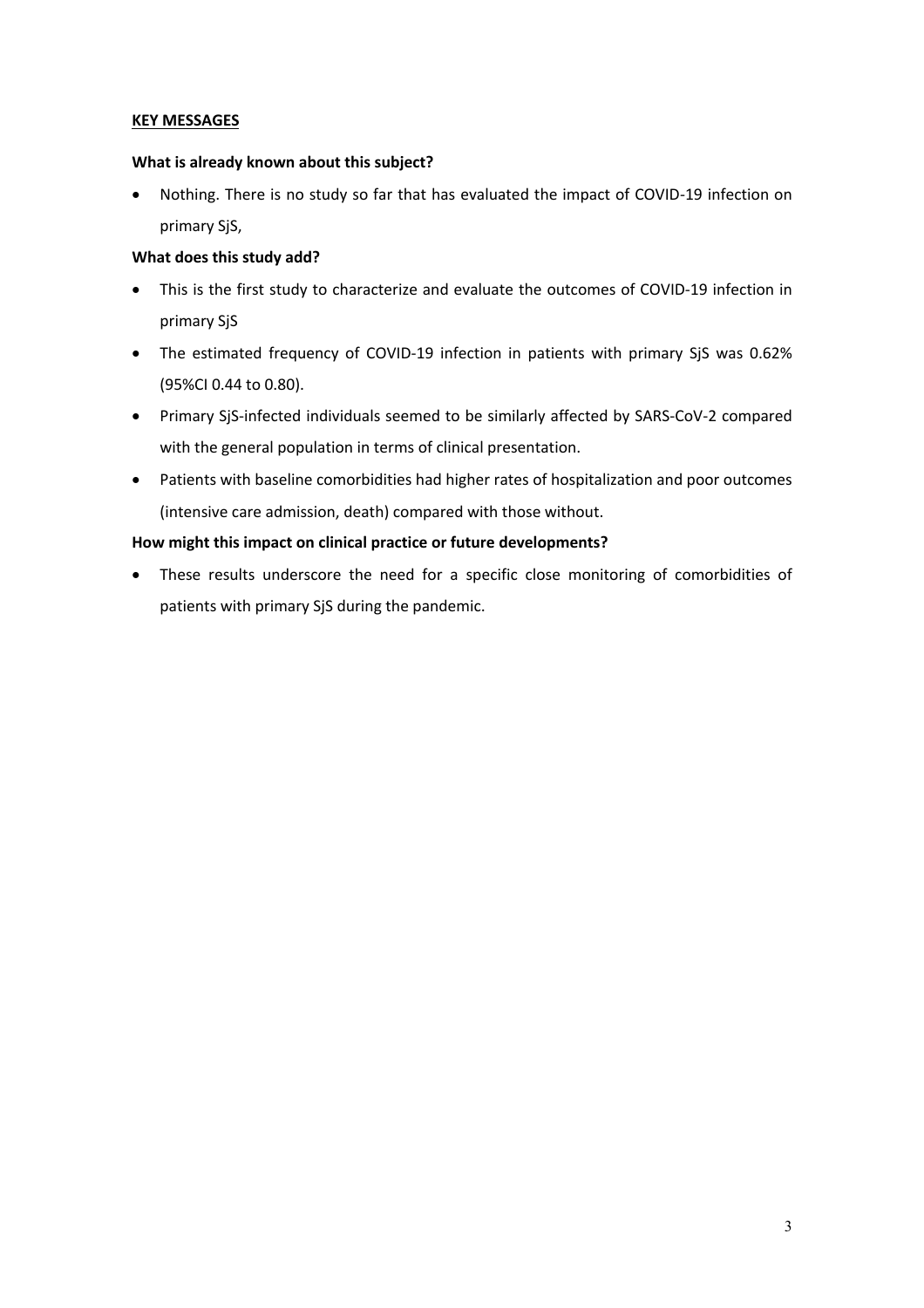#### **INTRODUCTION**

Primary Sjögren syndrome (SjS) is a systemic autoimmune disease overwhelmingly diagnosed in women (>95%) aged between 30 and 60-years-old in two thirds of cases [1]. The key clinical feature of primary SjS is the development of sicca symptoms, reported by more than 95% of patients, accompanied in a significant number of cases by a wide variety of systemic manifestations, including the autoimmune damage of internal organs [2]. Primary SjS is not a rare disease, affecting around 1 every 400 people [3].

A novel coronavirus was identified in January 2020, as the etiological agent of a cluster of cases of pneumonia detected in Wuhan City (China). The virus was called "severe acute respiratory syndrome coronavirus 2" (SARS-CoV-2) and the lack of prior immunity has resulted in an exponential increase of infected patients across the globe [4], currently with more than 15 million confirmed worldwide cases and more than 600k deaths [5] (July 27, 2020). The disease caused by SARS-CoV-2 has a very wide clinical spectrum ranging from asymptomatic cases [6] to severe acute pneumonia with life-threatening systemic multi-organ failure [7].

People with rheumatic and systemic autoimmune diseases are considered at-risk for a severe coronavirus disease 2019 (COVID-19) considering their underlying abnormal immune response and the frequent use of immunosuppressive drugs. Unfortunately, the body of scientific evidence supporting this potential enhanced risk is small, especially for individual diseases. There is no study so far that has evaluated the impact of COVID-19 infection on primary SjS, which have some specific features that could favouring an increased risk for developing a severe COVID-19 infection (pulmonary autoimmune damage, use of immunosuppressive agents, high frequency of lymphoma) [8–10]. Considering the current progression of the COVID-19 infection, having this information could be useful for planning a personalized medical healthcare to the patient with primary SjS in a pandemic scenario.

The objective of this study is to analyse the prognosis and outcomes of COVID-19 infection in patients with primary SjS.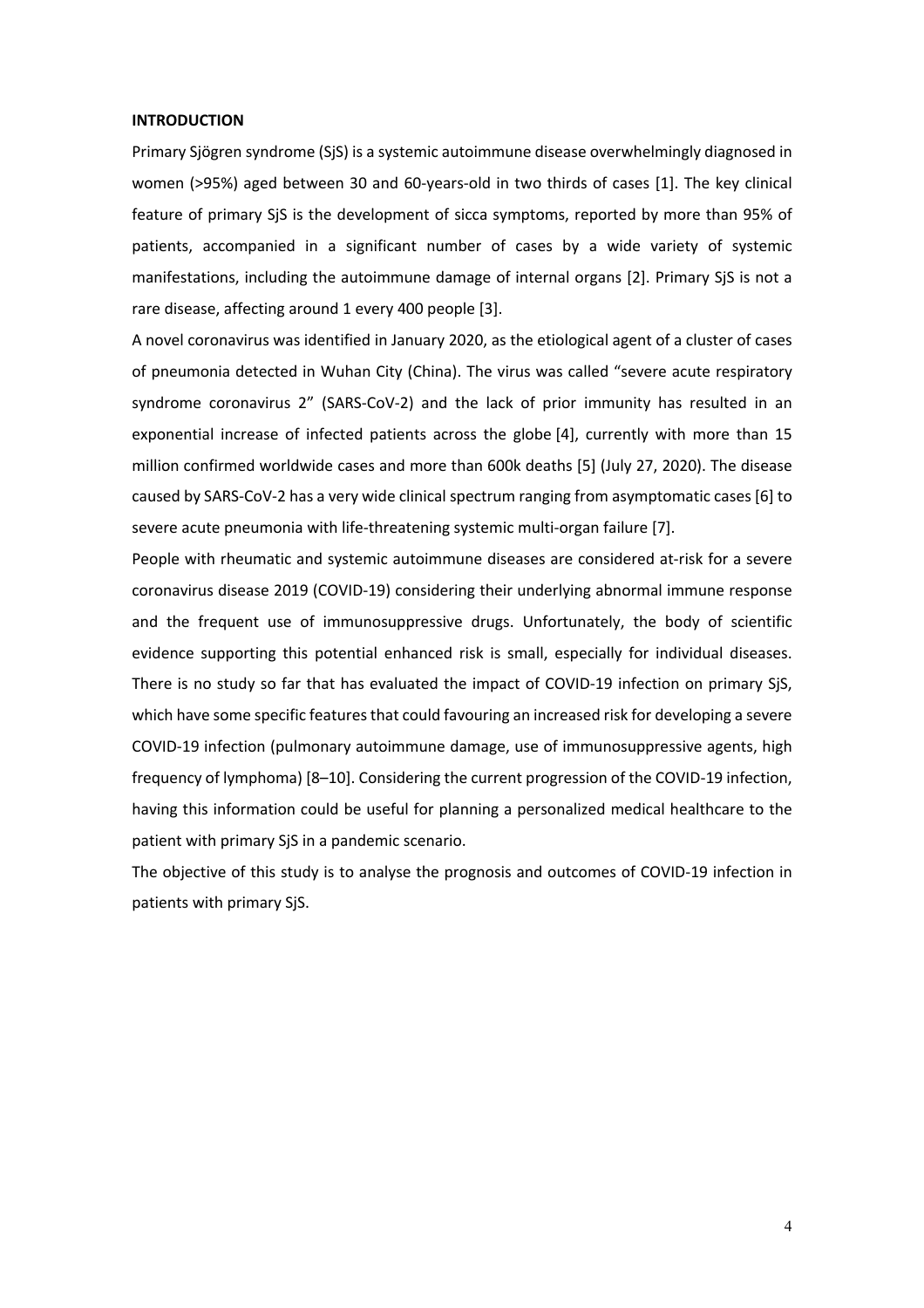#### **METHODS**

#### **Patients**

The Big Data Sjögren Project Consortium is an international, multicentre registry designed in 2014 to take a "high-definition" picture of the main features of primary SjS using worldwide data-sharing cooperative merging of pre-existing clinical SjS databases from leading centres in clinical research in SjS from the five continents (see reference 1 for additional methodological details). The centres share a harmonized data infrastructure and conduct cooperative online efforts in order to refine already-collected data in each centre, under the coordination of two data scientists (NAD and BK). Inclusion criteria are the fulfilment of the 2002 classification criteria [11] and/or 2016 ACR/EULAR criteria [12]. Exclusion criteria for considering SjS as a primary disease included chronic HCV/HIV infection, previous lymphoproliferative processes, and associated systemic autoimmune diseases other than SjS. Diagnostic tests for SjS (ocular tests, oral tests and salivary gland biopsy) were carried out according to the recommendations of the European Community Study Group [16]. The study was approved by the Ethics Committee of the Coordinating Centre (Hospital Clinic, Barcelona, Spain, registry HCB/2015/0869).

#### **Design**

By the first week of May, all centers included in the Big Data Project were contacted via email by MRC asking for patients included in the Registry who could be diagnosed with COVID-19 infection according to the ECDC guidelines [14] on the basis of epidemiological criteria (having a close contact with a confirmed COVID-19 case in the 14 days prior to onset of symptoms), clinical criteria (fever, cough, shortness of breath, sudden onset of anosmia, ageusia or dysgeusia, headache, chills, muscle pain, fatigue, vomiting and/or diarrhoea), diagnostic criteria (radiological evidence showing lesions compatible with COVID-19) and microbiological criteria (detection of SARS-CoV-2 nucleic acid in a clinical specimen; a positive result in serological tests was also considered as positive criteria). Due to the key role of laboratory parameters in the diagnosis and prognosis of COVID-19 infection [15], we enlarged the diagnostic criteria to include a suggestive biological profile of COVID-19 infection (raised RCP, raised D-dimer, lymphopenia, raised LDH, and/or raised ferritin). According to these criteria, patients were classified according to the following case definitions:

- Possible case: any person meeting the clinical criterion.
- Probable case: any person meeting the epidemiological and clinical criteria, OR any person meeting the enlarged diagnostic criteria (highly suggestive radiological AND biological pictures, after excluding other aetiologies).
- Confirmed case: Any person meeting the microbiological criteria.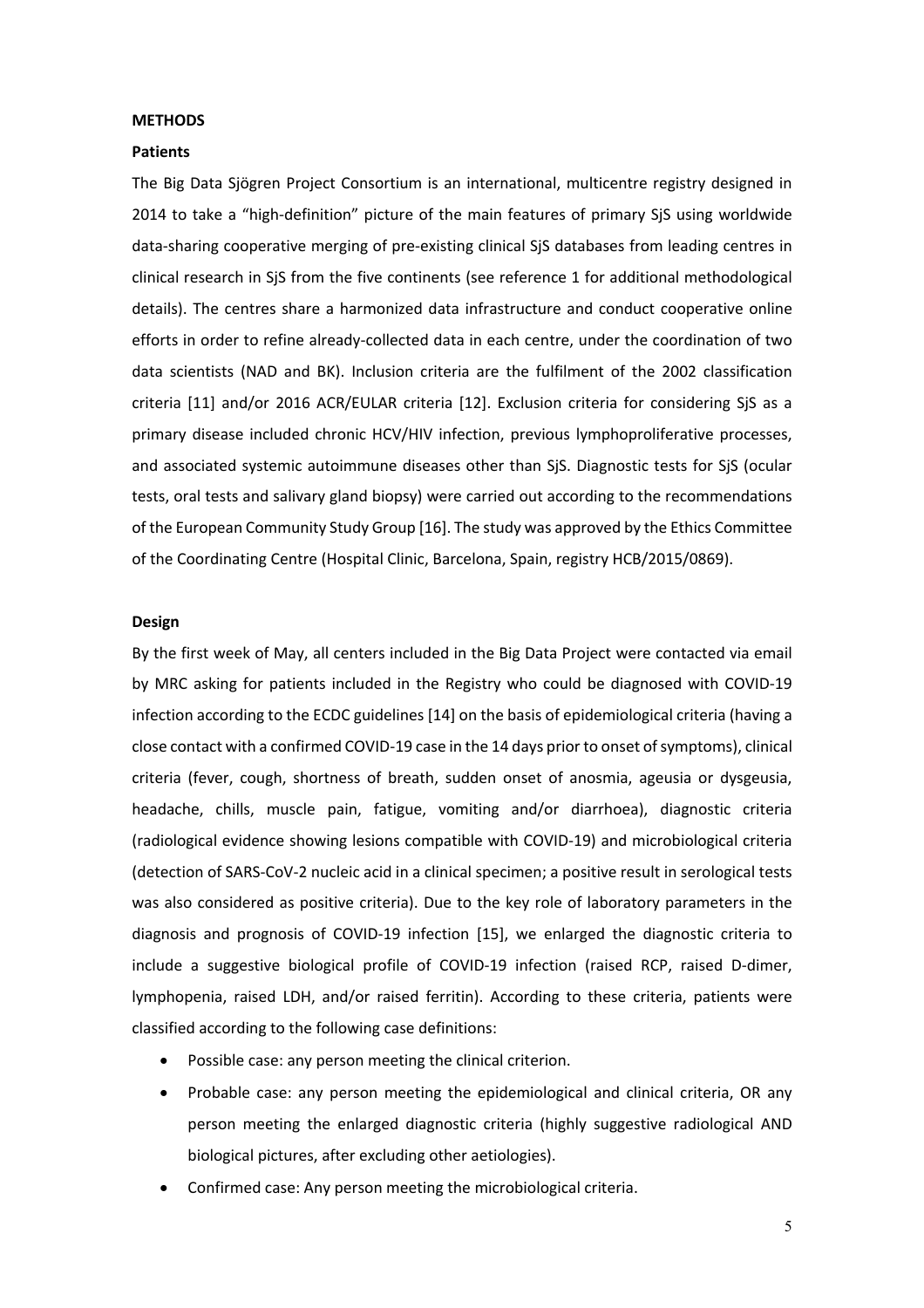Only probable and confirmed cases were included in the study. We excluded patients presenting with suggestive symptoms without any objective test suggesting COVID-19 infection (possible cases), patients in whom the results of the diagnostic tests were not available/reachable (and therefore, case definition cannot be applied), concomitant infectious processes (only for cases lacking a microbiological confirmation of COVID-19 infection), and patients diagnosed as probable cases before March 1st 2020.

Data about COVID-19 infection was retrospectively extracted from electronic health records by use of a standardised de-identified data collection form including demographics, comorbidities (obesity -BMI > 30-, chronic cardiovascular, pulmonary, kidney or hepatic diseases, neoplasia), symptoms at the time of COVID-19 infection diagnosis, COVID-19 pharmacological treatment, and COVID-19 clinical outcomes (including need for hospitalisation/supplemental oxygen, intensive care admission, mechanical ventilation, and death). Clinically, patients with COVID-19 infection were classified as asymptomatic cases (people presenting with no clinical signs and symptoms from medical interviews and physical examinations), mild symptomatic (no need for hospitalisation/supplemental oxygen), and severe symptomatic cases (need for hospitalisation) [16]. Laboratory results were collected as close to the time of SARS-CoV-2 diagnosis or initial hospital admission as possible. When evaluating the use of COVID-19 treatments, hydroxychloroquine, corticosteroids, and tocilizumab were only considered as COVID-19 treatments if they were given for the purpose of COVID-19 treatment. SjS-related features were collected following definitions included in previous studies [1,17,18].

#### **Statistical analysis**

Descriptive data are presented as mean and standard deviation (SD) for continuous variables and numbers and percentages (%) for categorical variables. The Chi-square test was used to study the main features related to COVID-19 infection according to the following dichotomic variables: case classification (confirmed vs probable cases), management of infection (at home vs. hospital admission) and comorbidities (presence vs absence). The t-test was used to compare the mean age at diagnosis. Logistic regression models adjusting for age and sex (as the key prognostic markers for a more complicated COVID-19 infection) were built to confirm the unadjusted univariate results. Logistic multivariate regression models were constructed to analyse independent factors associated with case classification, management of infection and comorbidities. Age, sex and variables with a  $p < 0.05$  in the univariate analysis were included in the models and stepwise model selection by Akaike information criterion (AIC) was used. To handle missing data due to non-evaluated features, "available case analysis" was assumed. All significance tests were two-tailed and values of p < 0.05 were considered significant. All analyses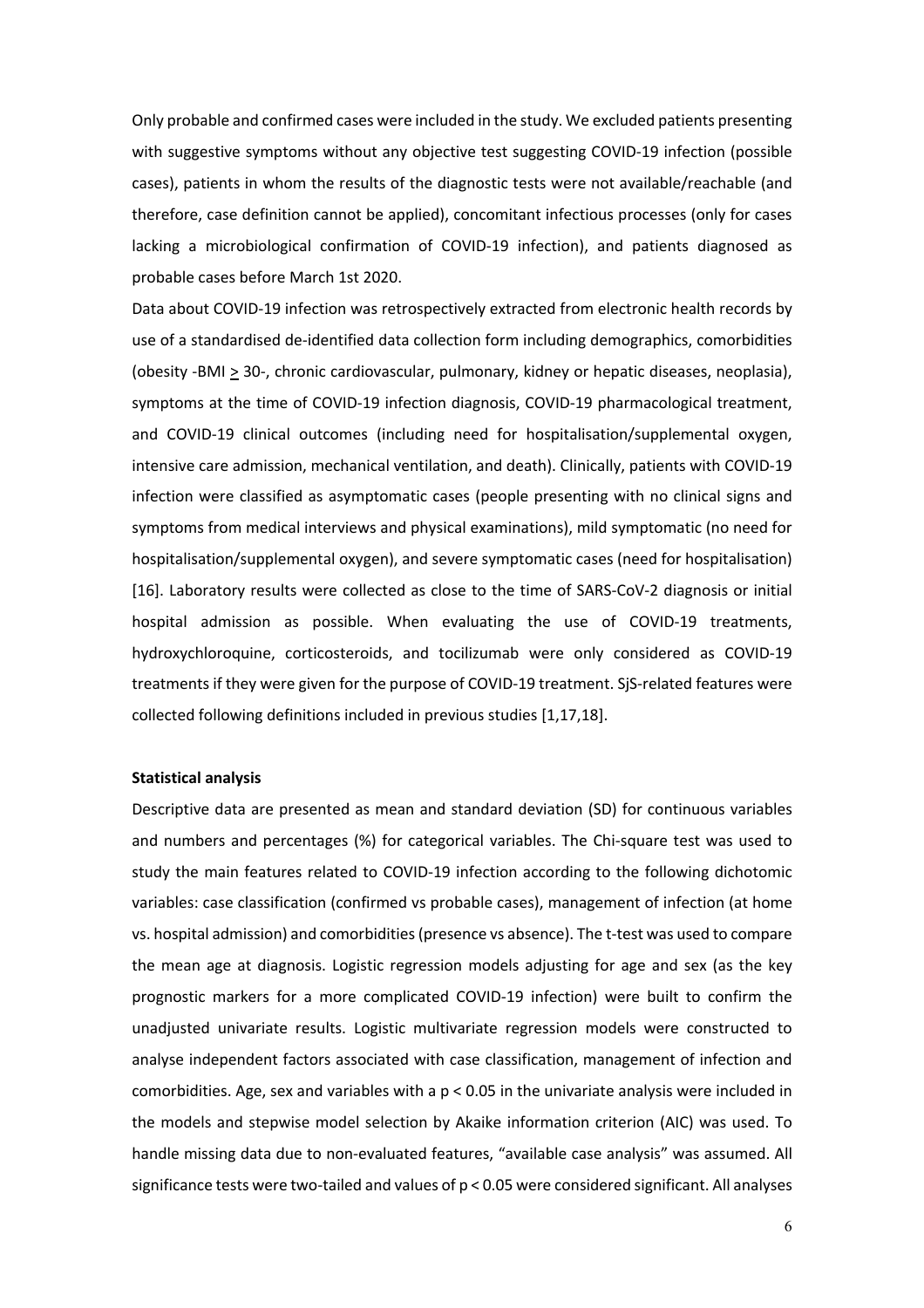were conducted using the R V.3.5.0 for Windows statistical software package (https://www.Rproject.org/).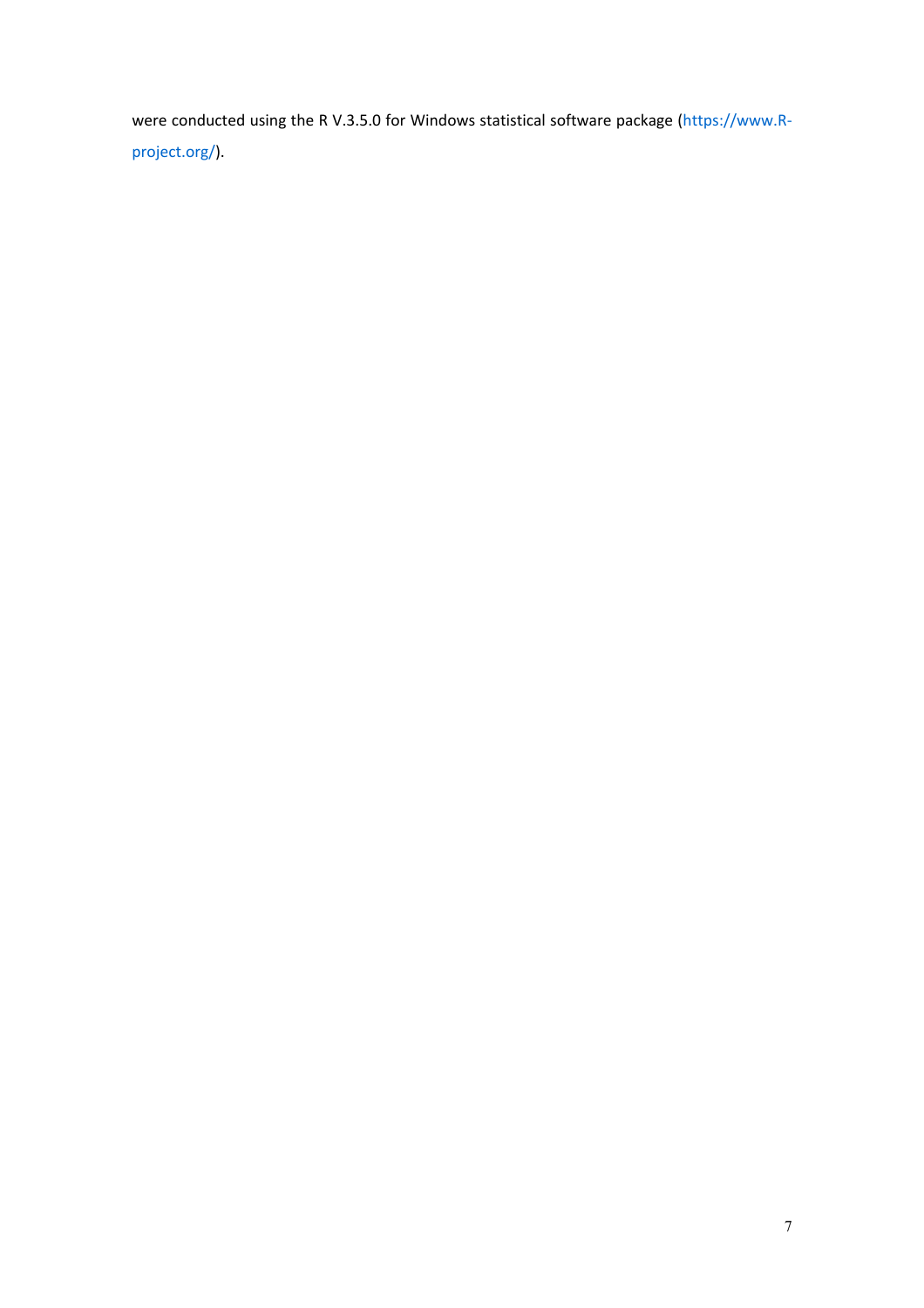#### **RESULTS**

The email requesting for patients with primary SjS diagnosed with COVID-19 infection was answered by 39 centers (25 did not identify cases and 14 reported 69 potential cases). By June 30, we received the data from 59 cases that were evaluated for inclusion in the study: 6 were excluded after being classified as possible cases and 2 due to lack of accessibility to diagnostic studies in the absence of a confirmed microbiological diagnosis. Therefore, a total of 51 patients were included in the study (46 women, with a mean age at diagnosis of primary SjS of 51.5 years); the frequencies of the main SjS-related features were 94.1% for dry eye, 88.2% for dry mouth, 89.7% for abnormal ocular tests, 76.7% for abnormal oral diagnostic tests, 85.7% for positive minor salivary gland biopsy, 82.3% for anti-Ro antibodies and 35.3% for anti-La antibodies. The mean total ESSDAI score was 7.5 (range 0 to 48). Systemic involvements with the highest frequency of active patients included the articular (52.9%), pulmonary (15.7%) and constitutional (15,7%) ESSDAI domains (**Supplementary Table 1**). According to the number of patients with primary SjS included by the 39 participating centers (n=8211), the estimated frequency of COVID-19 infection was 0.62% (95%CI 0.44 to 0.80).

**Table 1** summarizes the main features of COVID-19 infection in the 51 patients with primary SjS. Patients were diagnosed at a mean age of 60.4 years (range 37 to 88); most were retired, housewife or worked in public services (most as health workers). There were 3 main epidemiological clusters of transmission comprising family, work (mainly in healthcare facilities), and unknown transmission. Comorbidities were reported in 23 (45%) patients, mainly chronic pulmonary diseases, but also chronic cardiovascular diseases and obesity. All patients but two presented with at least one symptom suggestive of COVID-19 infection. The most frequent symptoms were fever (82%), cough (57%), dyspnea (39%), fatigue/myalgias (27%) and diarrhea (24%). According to the microbiological studies, 33 (65%) were classified as confirmed infections (positive PCR result in 31, positive serological studies in 2) and 18 (35%) as probable infections. In 33 patients (24 who required hospitalization and 9 that were visited in the Emergency department and that were discharged under hospital at home supervision), results from laboratory and radiological studies could be collected. Chest radiographs showed no pulmonary opacities (18%), unilateral (12%) or bilateral (70%) airspace opacities. Among laboratory parameters, the most frequent abnormalities included raised LDH (88%), CRP (81%) and D-dimer (82%) values, and lymphopenia (70%) **(Table 1).**

The disease was managed at home in 26 (51%) cases (close follow-up by GPs or by hospital at home programs) and 25 (49%) required hospitalization. Specific COVID-19 treatment was used in 21 patients, including hydroxychloroquine in 19, ritonavir-boosted lopinavir in 15, azithromycin in 14, pulses of methylprednisolone in 2 and tocilizumab in 2 patients.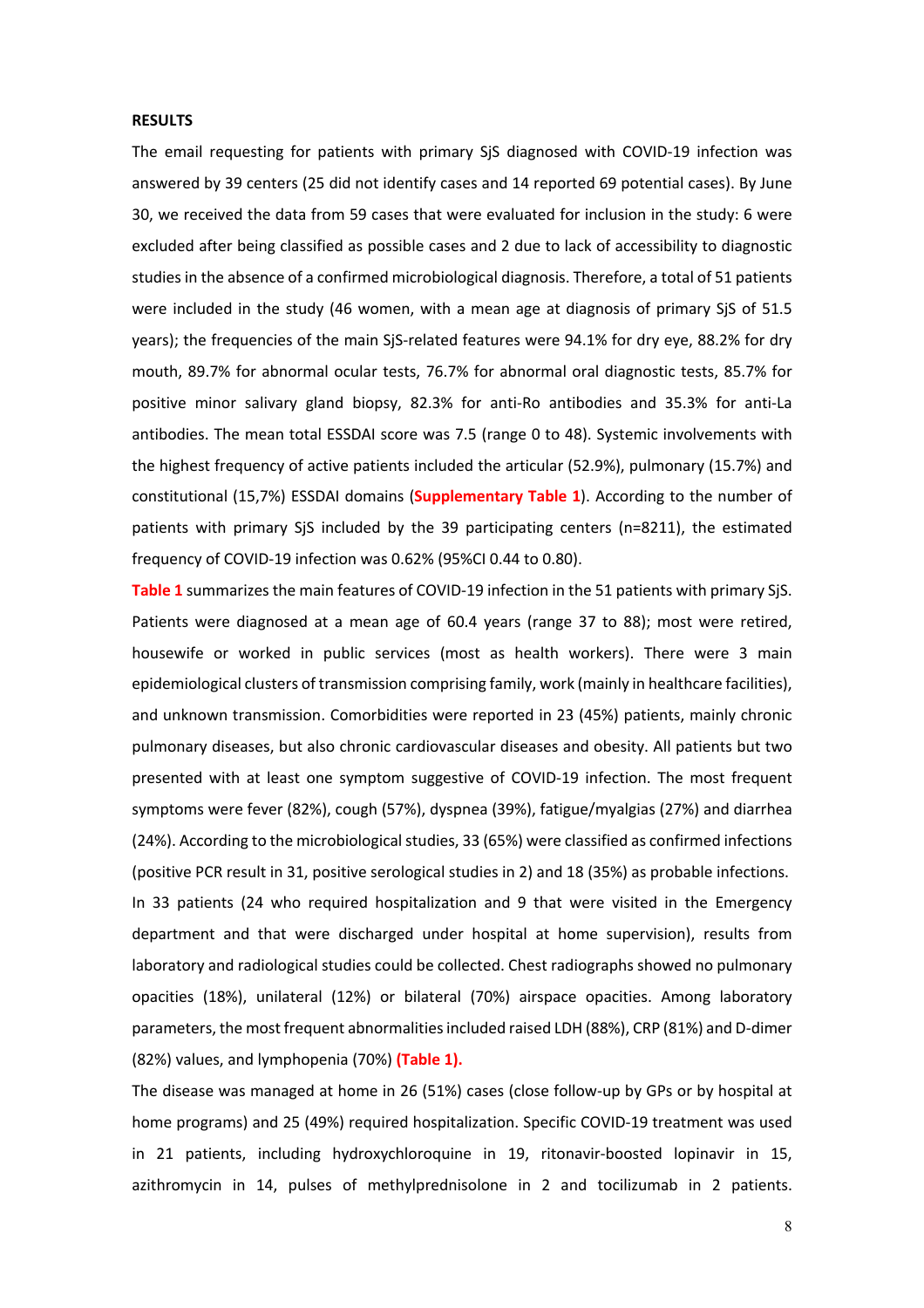Supplemental oxygen was required in 17 (33%) patients. Among the 25 patients who were hospitalized, 5 (20%) required admission to the intensive care unit because of increasing supplemental oxygen requirements, and 2 (8%) required mechanical ventilation. No concomitant bacterial or viral infections were detected during admission (except for one patient who developed pneumococcal pneumonia after being treated with tocilizumab), and 4 patients developed non-infectious complications during the hospitalization (acute kidney failure, pulmonary embolism, post-viral organizing pneumonia and hemophagocytic lymphohistiocytosis -HLH-, respectively). Four patients died 5-10 days after hospital admission (3 due to progressive respiratory failure, one due to HLH). **Figure 1** summarizes the individual outcomes of the 51 patients with primary SjS ordered from the youngest to the older age at diagnosis of infection, showing a trend for a progressive increase of hospitalization/ICU requirement as older the patient is, a trend also visible in **Figure 2** that stratify the distribution of the main outcomes by age decades.

Demographic, clinical, radiological and laboratory features, and outcomes, were stratified by COVID-19 case definition (probable vs confirmed cases); no statistically-significant differences were observed except for a differentiated contact tracing profile (more patients with no identified positive contact represented in cases classified as probable) and the frequency of general manifestations (higher in probable cases) (**Table 2).** Stratification according to infection management (hospital admission vs at home) showed that patients who required hospitalisation had a higher frequency of comorbidities (68% vs 23% in those managed at home, p=0.002), respiratory symptoms (80% vs 50%, p=0.04), pulmonary infiltrates (92% vs 56%, p=0.034), lymphopenia (83% vs 33%, p=0.01) in the univariate analysis. Compared to patients managed at home, those requiring hospitalization had higher odds of having comorbidities (adjusted OR 13.28, 95%CI 1.49-326.97) and lymphopenia as laboratory abnormality (adjusted OR 21.22, 95%CI 2.39-524.09) in the logistic multivariate regression model (**Table 3)**. And when patients were stratified according to the presence or absence of baseline comorbidities, a higher mean age (65.8 vs 55.9, p=0.01), a lower frequency of ENT features (9% vs 36%, p=0.044) and a higher frequency in the rates of hospitalization (74% vs 29%, p=0.002), requirement of supplemental oxygen (56% vs 14%, p=0.002) and poor outcomes (26% vs 0%, p=0.006) was found in patients with comorbidities in comparison with those without in the univariate analysis. Patients with comorbidities had an older age (adjusted OR 1.05, 95% CI 1.00-1.11) and showed a risk for requiring hospital admission 6-times higher than those without (adjusted OR 6.01, 95% CI 1.72- 23.51) in the logistic multivariate regression model (**Table 4)**.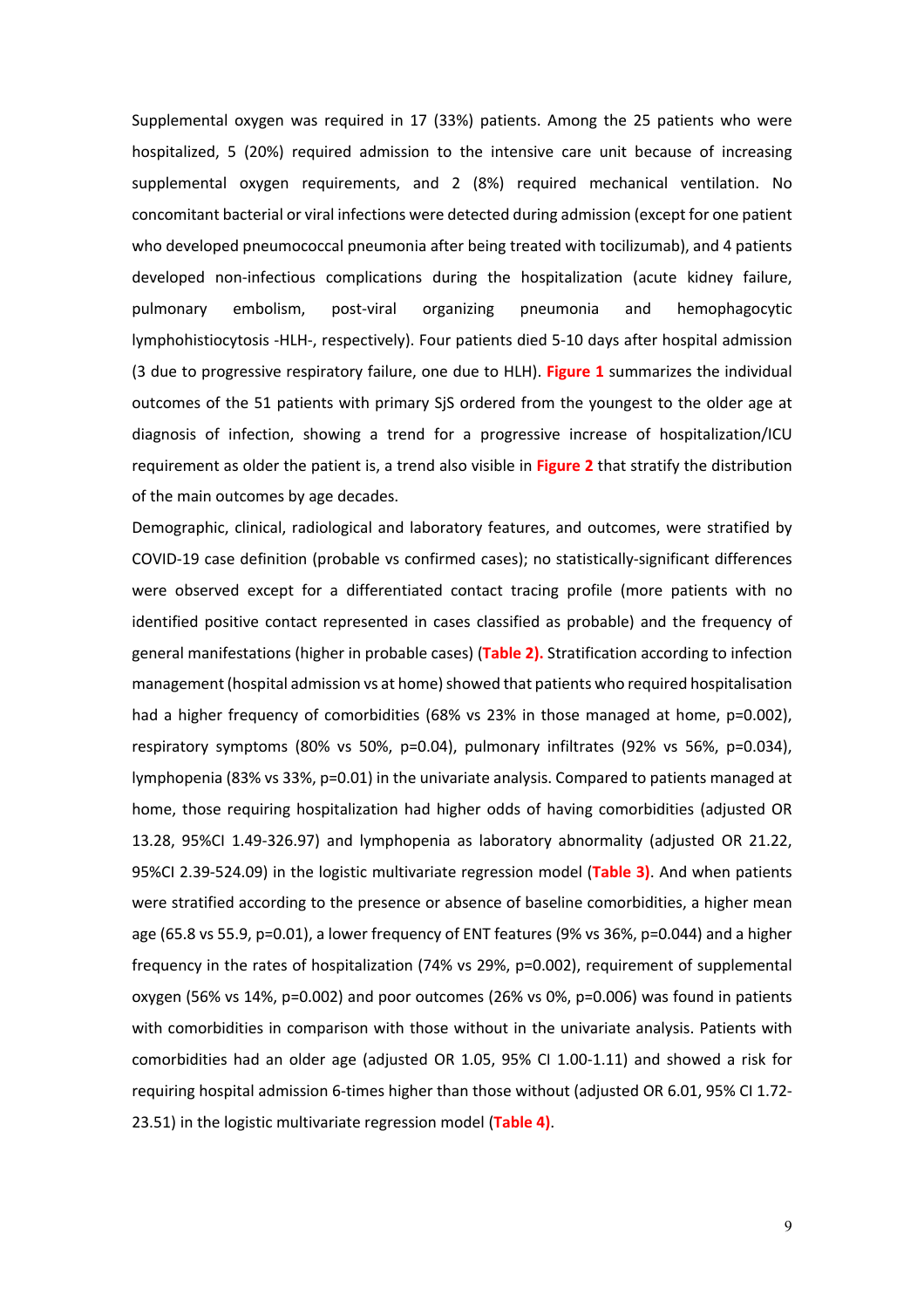#### **DISCUSSION**

The impact of the COVID-19 pandemic on people with rheumatic and systemic autoimmune diseases has been investigated in several (most retrospective) using various methodological approaches (**Supplementary Table 2**). Most patients included in these studies have inflammatory arthritis, probably due to their relatively high population frequency (especially for rheumatoid arthritis (RA)) and to the frequent use of biological therapiesin these patients. Some studies have reported higher rates of hospitalization [19] or mechanical ventilation [20] in these patients, while in the OPENSAFELY study (the largest cohort study to date analysing clinical risk factors for COVID-19-related death) [21], the age-sex adjusted hazard ratio for death was 1.30 (CI95% 1.21-1.38) for patients with RA, lupus or psoriasis and 2.06 (CI95% 1.62-2.61) for patients with other immunosuppressive conditions. Unfortunately, studies focused on individual systemic autoimmune diseases are very limited and mainly focused on small SLE series of less than 20 patients infected by COVID-19 [22,23]. There is no specific study focused on SjS, with 35 cases (it is unknown whether primary or associated) included in five studies [24–28] but without a specific description of these patients.

In this study, we have tried to capture the broadest, real-life spectrum of COVID-19 infection in primary SjS patients, including not only hospitalized cases, but also patients diagnosed and followed up in a primary care setting. This approach is irretrievably associated with a lower degree of availability of medical examinations performed (laboratory and imaging studies), an aspect that is reflected, for example, in the percentage of cases confirmed by PCR, a test not available at outpatient levels in those countries hardest hit by the pandemic during March-May 2020 and that was usually realized overwhelmingly in severely ill patients. Despite this, we did not find significant differences between patients with or without confirmed infection by virological studies. We have estimated a frequency of COVID-19 infection (including both confirmed and probable cases) of 0.62%, a figure that need to be interpreted cautiously considering the significant risk for bias associated with the very different approaches used to diagnose and follow COVID-19 infection around the world. Until now, only one population-based study carried out in Spain have estimated the prevalence of the infection (PCR+) in SjS, reporting a high figure (1.85%) in comparison with other diseases or with the reference figure [29]. In fact, when we analyse the frequency of PCR+ patients only from the Spanish centers included in our study, the prevalence is 2.3% (33/1438), a very close figure. The reasons explaining why patients with primary SjS may have one of the highest rates of COVID-19 infection (at least in Spain) with respect to other systemic and rheumatic autoimmune diseases are unknown.

The phenotype of COVID-19 infection in our patients with primary SjS (signs and symptoms at presentation, laboratory results, and radiographical abnormalities) is similar to that reported in

10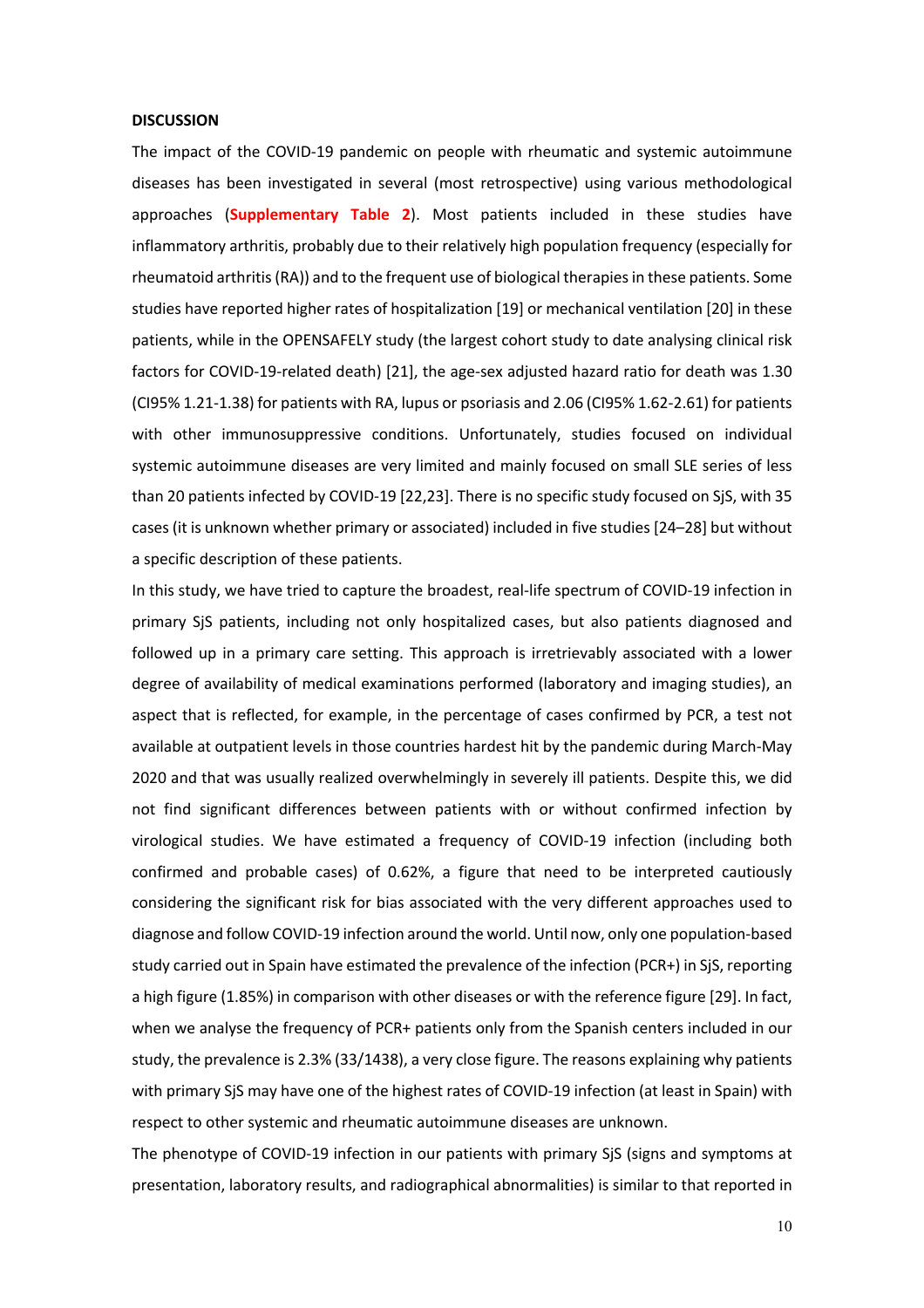the largest reported cohorts of infected patients [30,31], suggesting that primary SjS individuals with COVID-19 could be treated with the standard of care that is being applied for the general population. With respect to the prognosis and outcomes, we found that the main baseline features associated with a more complicated infection were similar to that identified in non-SjS studies [21] including older age, male sex, chronic comorbidities (pulmonary/kidney diseases, hematological neoplasia), pneumonia (respiratory symptoms and pulmonary infiltrates) and lymphopenia. We did not find an association between baseline SjS therapies (hydroxychloroquine, immunosuppressants including corticosteroids and biologics) and hospitalization, probably because of the small sample size. Previous studies in patients with rheumatic diseases have reported an increased odd of hospitalization in patients under corticosteroid therapy, a lower odd in those treated with biologics in monotherapy, and no significant association with the use of antimalarials [28]. With respect to the main outcomes of COVID-19 infection observed in patients with primary SjS, we found that 49% required hospitalization and 33% supplemental oxygen, while among hospitalized patients, 20% required admission to ICU and 8% mechanical ventilation, with an overall mortality rate of 8%. The figures in the largest studies including patients with rheumatic diseases showed very similar figures for hospitalization (44-68%) [19,20,28], need for supplemental oxygen (33%) [20], ICU admission (15-21%) [19,20] and mortality rate (6-9%) [19,20,28]. However, when we stratified the outcomes according to the presence or absence of baseline comorbidities, the figures for poor outcomes were significantly higher (74% for hospitalization rate, 56% for requirement of supplemental oxygen, 24% for ICU admission and 17% for death) in primary SjS patients and concomitant comorbidities. In fact, among patients with primary SjS without baseline comorbidities, none had a poor outcome (0% vs 26% in those with comorbidities), suggesting that the development of a complicated COVID-19 infection seems to be associated more with the existence of pre-infectious comorbidities (most unrelated to the autoimmune disease) than with the primary SjS itself.

The overall body of COVID-19 research may be flawed methodologically and underpinned mainly by uncontrolled confounded evidence [32], in most cases related with the rapid pandemic spread and the lack of a homogeneous protocolized management. This may have a significant impact especially in retrospective, observational studies, and methodological limitations should be well acknowledged and explained. First, a selection bias cannot be discarded in our study, considering the great heterogeneity in the accessibility to the status of infection of all SjS patients among the participating countries, that may be even very different among regions of the same country. The retrospective approach to data collection places limitations on causal conclusions based on the reported results, and the generalizability of our findings may also be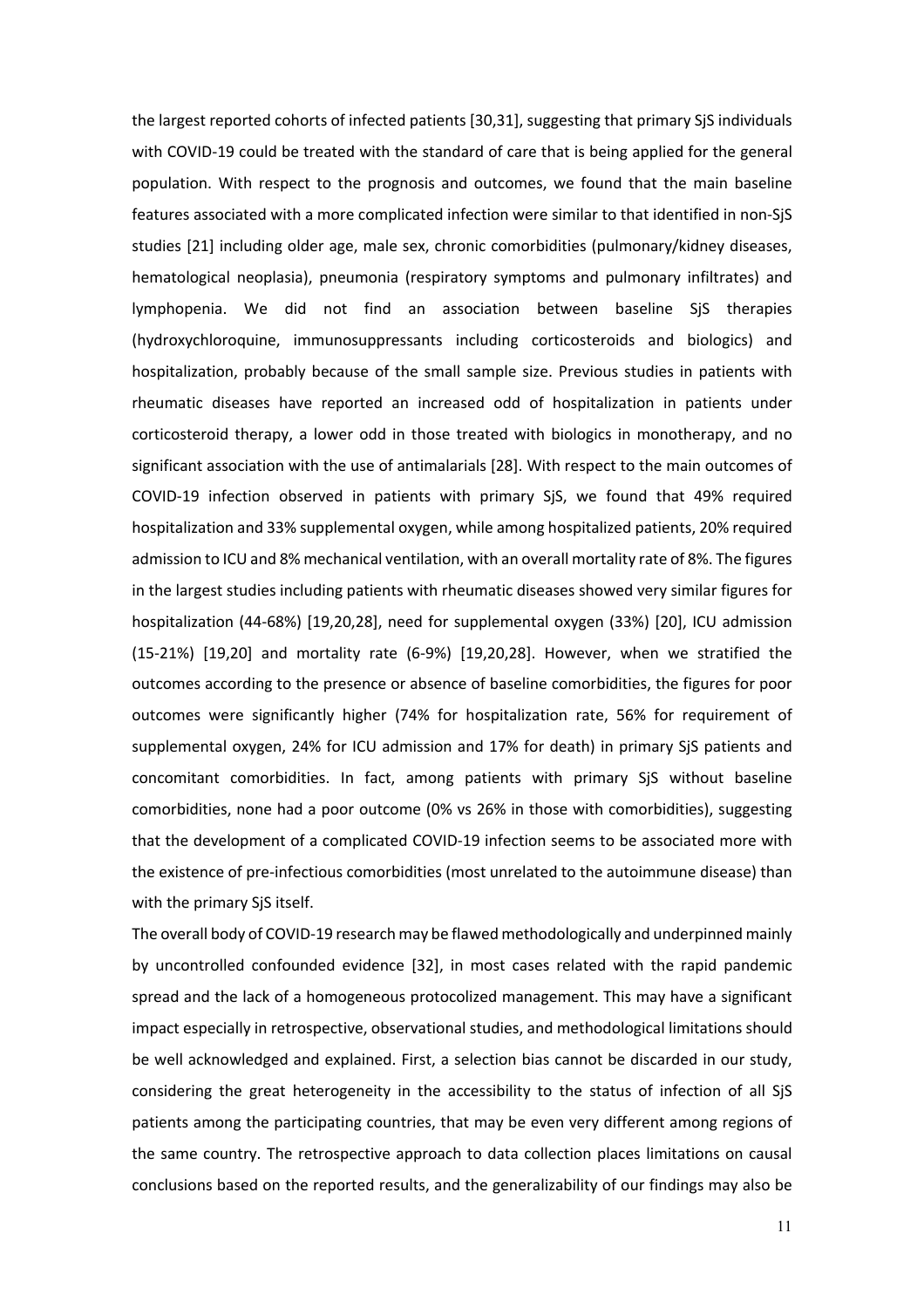limited because the contribution of few countries and the small number of patients studied. In addition, the small sample size might have generated underpowered statistical tests. Second, the estimation of infection rate is probably biased because local recommendations restricted confirmatory testing. The number of PCR-positive cases might have been underestimated because of the low use of tests, especially at the beginning of the epidemic at for the less severe cases, as has been reported in previous similar studies [33]. As a result, the frequency of primary SjS patients with COVID-19 infection confirmed by PCR we found was lower than that reported in the largest study focused on patients with rheumatic diseases (61% vs 73%) [28]. And third, because of the observational design, individuals were managed from a heterogeneous clinical point of view, and the appropriate diagnostic tests were not carried out in all cases (especially in the less severe clinical cases), biasing the effect of these variables on outcomes. Strengths of the study are the use of the largest international data-sharing registry of primary SjS that has provided the more complete description of the disease in more than 12,000 patients from 20 countries of the five continents [1,17,18], and that all of our cases were resolved or had a known resolution status at the time of manuscript writing, and we gathered complete information on medication use prior to COVID-19 diagnosis and additional historical treatments. As has been advised, principles of open science and raw data sharing may be of greatest importance to allow analysis of data collected during COVID-19 pandemic, especially in patients with very specific disease conditions [34].

To the best of our knowledge, this is the first study to characterize and evaluate the outcomes of COVID-19 infection in patients with primary SjS. Primary SjS-infected individuals seemed to be similarly affected by SARS-CoV-2 compared with the general population in terms of clinical presentation. Notably, baseline comorbidities were risk factors for a more complicated COVID-19 infection in this population, especially chronic pulmonary disease, not only interstitial lung disease (closely related to poor outcome in primary SjS) [35], but also asthma (recently related to a more complicated outcome in COVID-19 infection) [36]. We found that patients with primary SjS and comorbidities had higher rates of hospitalization and poor outcomes (intensive care admission, death) compared with those without baseline comorbidities. These results underscore the need for a specific close monitoring of comorbidities of patients with primary SjS during the pandemic.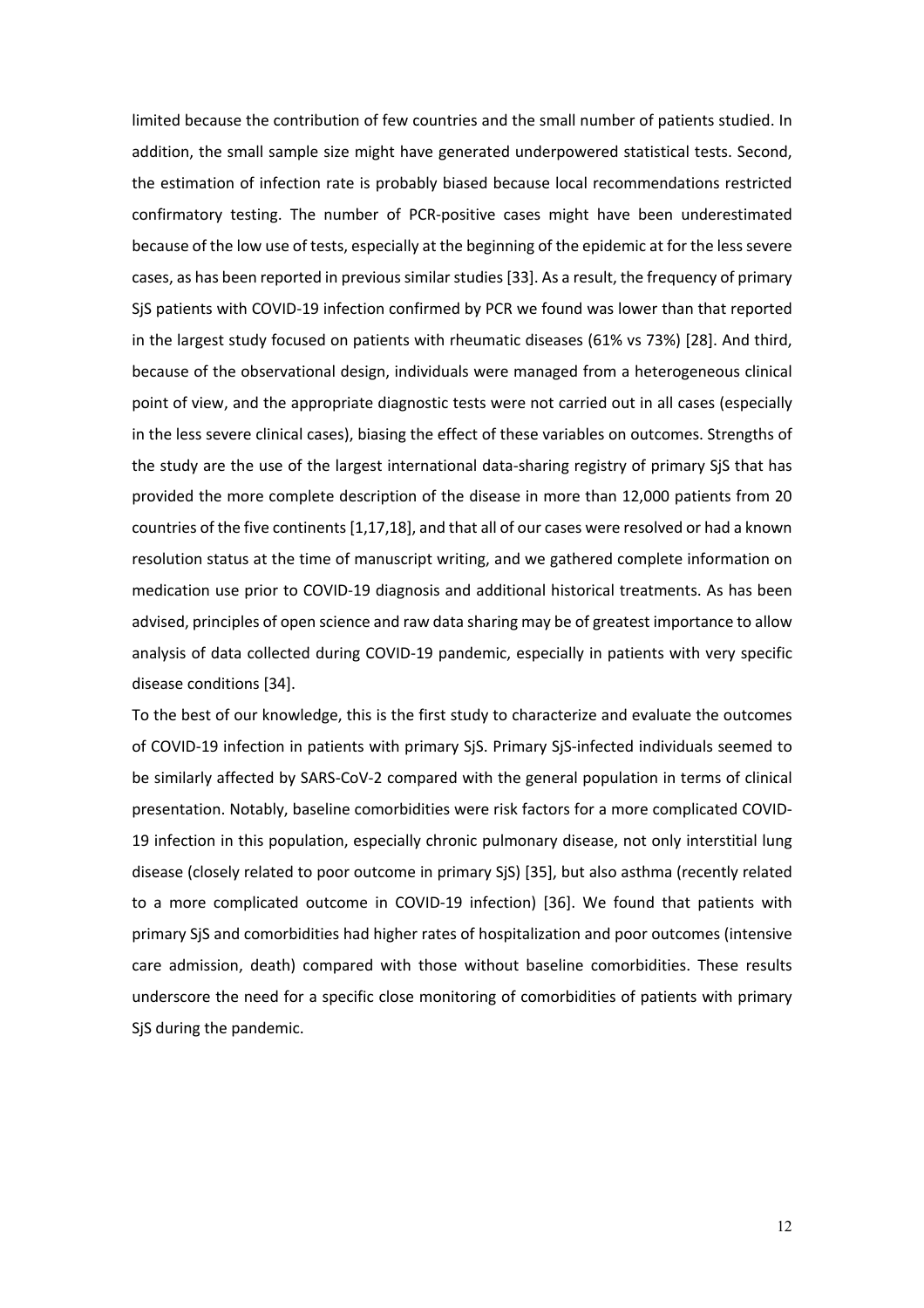## **REFERENCES**

- 1 Brito-Zeron P, Acar-Denizli N, Zeher M, *et al.* Influence of geolocation and ethnicity on the phenotypic expression of primary Sjogren's syndrome at diagnosis in 8310 patients: a cross-sectional study from the Big Data Sjogren Project Consortium. *Ann Rheum Dis* 2017;**76**:1042–50. doi:10.1136/annrheumdis-2016-209952
- 2 Mariette X, Criswell LA. Primary Sjogren's Syndrome. *N Engl J Med* 2018;**378**:931–9. doi:10.1056/NEJMcp1702514
- 3 Sisó-Almirall A, Kostov B, Martínez-Carbonell E, *et al.* The prevalence of 78 autoimmune diseases in Catalonia (MASCAT-PADRIS Big Data Project). Autoimmun. Rev. 2020;**19**:102448. doi:10.1016/j.autrev.2019.102448
- 4 Connors JM, Levy JH. COVID-19 and its implications for thrombosis and anticoagulation. *Blood* 2020;**135**:2033–40. doi:10.1182/blood.2020006000
- 5 WHO Coronavirus Disease (COVID-19) Dashboard. https://covid19.who.int/?gclid=CjwKCAjwrcH3BRApEiwAxjdPTcruNm9OZHGuwI cAzLl6ZMuoBXCXswyh8SI2\_DCQiVaAZliNViNrGhoCBKsQAvD\_BwE (accessed 27 Jul 2020).
- 6 Oran DP, Topol EJ. Prevalence of Asymptomatic SARS-CoV-2 Infection: A Narrative Review. *Ann Intern Med* Published Online First: June 2020. doi:10.7326/M20-3012
- 7 Gao Y-M, Xu G, Wang B, *et al.* Cytokine storm syndrome in coronavirus disease 2019: A narrative review. *J Intern Med* Published Online First: July 2020. doi:10.1111/joim.13144
- 8 Brito-Zerón P, Kostov B, Fraile G, *et al.* Characterization and risk estimate of cancer in patients with primary Sjögren syndrome. *J Hematol Oncol* 2017;**10**:90. doi:10.1186/s13045-017-0464-5
- 9 Ramos-Casals M, Brito-Zerón P, Bombardieri S, *et al.* EULAR recommendations for the management of Sjögren's syndrome with topical and systemic therapies. *Ann Rheum Dis* 2020;**79**:3–18. doi:10.1136/annrheumdis-2019-216114
- 10 Sambataro G, Ferro F, Orlandi M, *et al.* Clinical, morphological features and prognostic factors associated with interstitial lung disease in primary Sjӧgren's syndrome: A systematic review from the Italian Society of Rheumatology.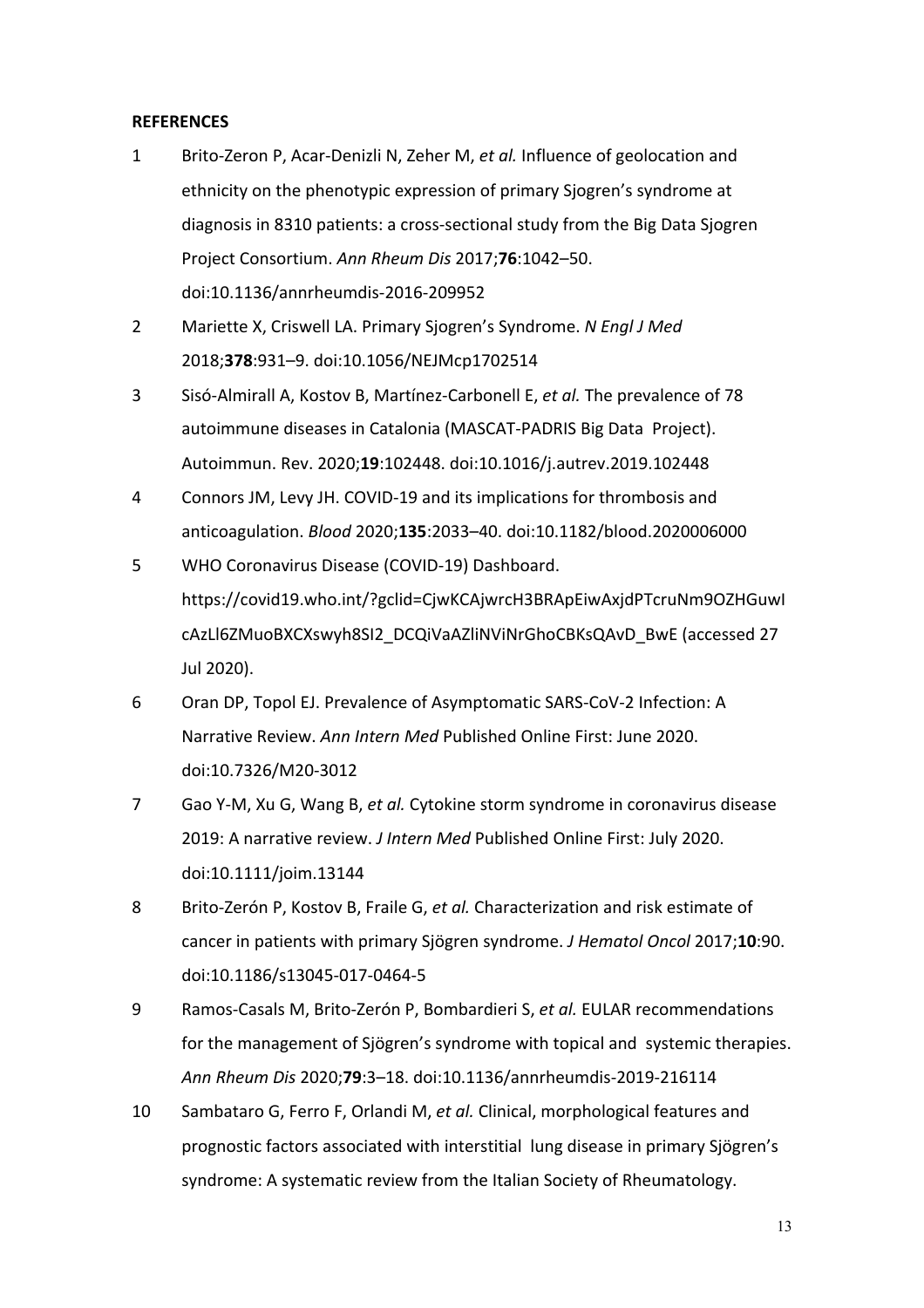Autoimmun. Rev. 2020;**19**:102447. doi:10.1016/j.autrev.2019.102447

- 11 Vitali C, Bombardieri S, Jonsson R, *et al.* Classification criteria for Sjögren's syndrome: a revised version of the European criteria proposed by the American-European Consensus Group. *Ann Rheum Dis* 2002;**61**:554–8. doi:10.1136/ard.61.6.554
- 12 Shiboski CH, Shiboski SC, Seror R, *et al.* 2016 American College of Rheumatology/European League Against Rheumatism classification criteria for primary Sjögren's syndrome. *Ann Rheum Dis* 2017;**76**:9–16. doi:10.1136/annrheumdis-2016-210571
- 13 Vitali C, Bombardieri S, Moutsopoulos HM, *et al.* Preliminary criteria for the classification of Sjögren's syndrome. Results of a prospective concerted action supported by the European Community. *Arthritis Rheum* 1993;**36**:340–7. doi:10.1002/art.1780360309
- 14 Team EE. Updated rapid risk assessment from ECDC on coronavirus disease 2019 (COVID-19) pandemic: increased transmission in the EU/EEA and the UK. *Euro Surveill Bull Eur sur les Mal Transm = Eur Commun Dis Bull* 2020;**25**. doi:10.2807/1560-7917.ES.2020.25.12.2003261
- 15 Wiersinga WJ, Rhodes A, Cheng AC, *et al.* Pathophysiology, Transmission, Diagnosis, and Treatment of Coronavirus Disease 2019 (COVID-19): A Review. *JAMA* Published Online First: July 2020. doi:10.1001/jama.2020.12839
- 16 Tabata S, Imai K, Kawano S, *et al.* Clinical characteristics of COVID-19 in 104 people with SARS-CoV-2 infection on the Diamond Princess cruise ship: a retrospective analysis. *Lancet Infect Dis* Published Online First: June 2020. doi:10.1016/S1473-3099(20)30482-5
- 17 Brito-Zeron P, Acar-Denizli N, Ng W-F, *et al.* Epidemiological profile and northsouth gradient driving baseline systemic involvement of primary Sjogren's syndrome. *Rheumatology (Oxford)* Published Online First: December 2019. doi:10.1093/rheumatology/kez578
- 18 Brito-Zeron P, Acar-Denizli N, Ng W-F, *et al.* How immunological profile drives clinical phenotype of primary Sjogren's syndrome at diagnosis: analysis of 10,500 patients (Sjogren Big Data Project). *Clin Exp Rheumatol* 2018;**36 Suppl 1**:102–12.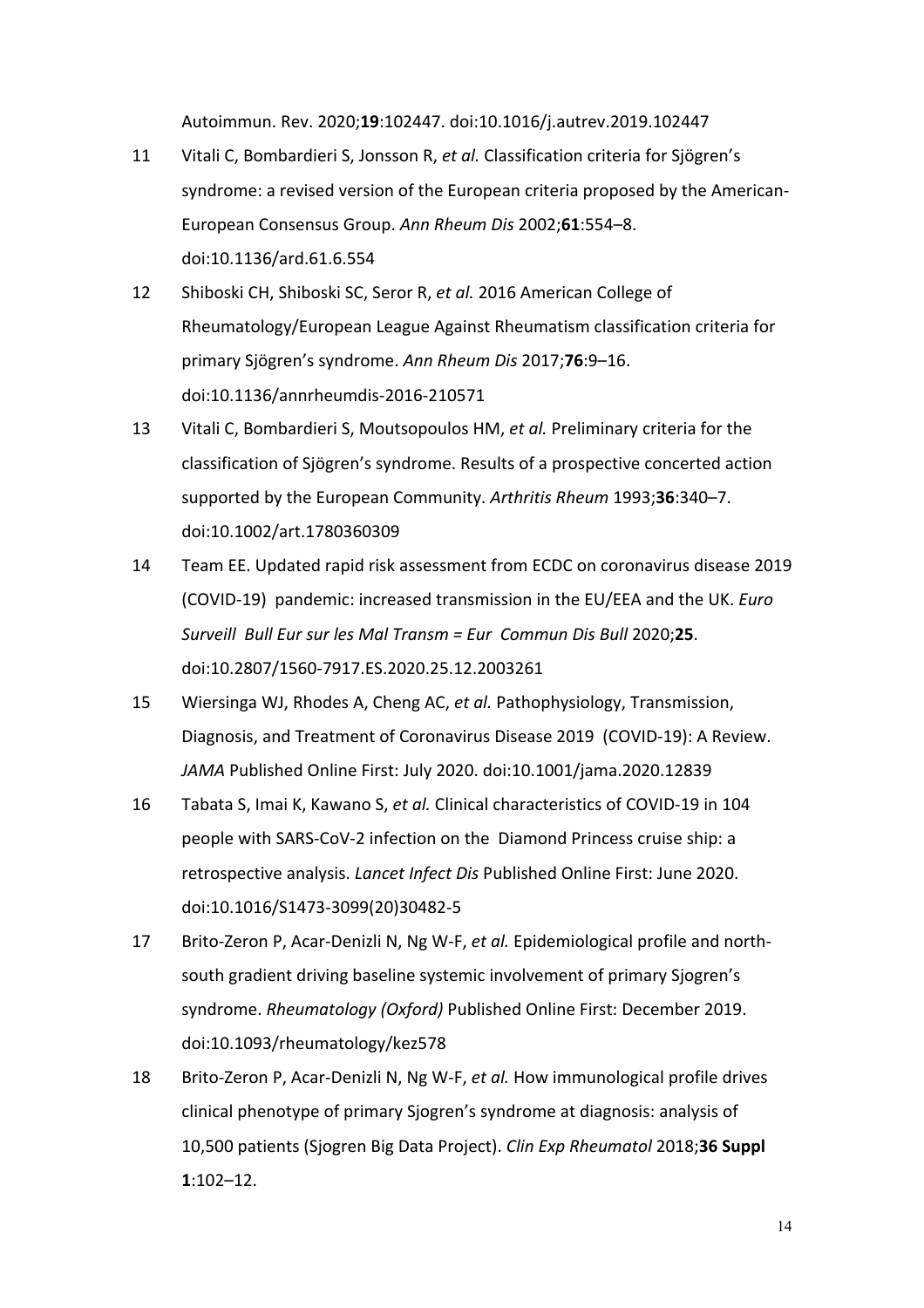- 19 Sanchez-Piedra C, Diaz-Torne C, Manero J, *et al.* Clinical features and outcomes of COVID-19 in patients with rheumatic diseases treated with biological and synthetic targeted therapies. Ann. Rheum. Dis. 2020;**79**:988–90. doi:10.1136/annrheumdis-2020-217948
- 20 D'Silva KM, Serling-Boyd N, Wallwork R, *et al.* Clinical characteristics and outcomes of patients with coronavirus disease 2019 (COVID-19) and rheumatic disease: a comparative cohort study from a US 'hot spot'. *Ann Rheum Dis* Published Online First: May 2020. doi:10.1136/annrheumdis-2020-217888
- 21 Williamson EJ, Walker AJ, Bhaskaran K, *et al.* OpenSAFELY: factors associated with COVID-19 death in 17 million patients. *Nature* Published Online First: July 2020. doi:10.1038/s41586-020-2521-4
- 22 Bozzalla Cassione E, Zanframundo G, Biglia A, *et al.* COVID-19 infection in a northern-Italian cohort of systemic lupus erythematosus assessed by telemedicine. Ann. Rheum. Dis. 2020. doi:10.1136/annrheumdis-2020-217717
- 23 Mathian A, Mahevas M, Rohmer J, *et al.* Clinical course of coronavirus disease 2019 (COVID-19) in a series of 17 patients with systemic lupus erythematosus under long-term treatment with hydroxychloroquine. Ann. Rheum. Dis. 2020;**79**:837–9. doi:10.1136/annrheumdis-2020-217566
- 24 Zhao J, Pang R, Wu J, *et al.* Clinical characteristics and outcomes of patients with COVID-19 and rheumatic disease in China 'hot spot' versus in US 'hot spot': similarities and differences. Ann. Rheum. Dis. 2020. doi:10.1136/annrheumdis-2020-218183
- 25 Ye C, Cai S, Shen G, *et al.* Clinical features of rheumatic patients infected with COVID-19 in Wuhan, China. *Ann Rheum Dis* 2020;**79**:1007–13. doi:10.1136/annrheumdis-2020-217627
- 26 Huang Y, Chen Z, Wang Y, *et al.* Clinical characteristics of 17 patients with COVID-19 and systemic autoimmune diseases: a retrospective study. *Ann Rheum Dis* Published Online First: June 2020. doi:10.1136/annrheumdis-2020- 217425
- 27 Emmi G, Bettiol A, Mattioli I, *et al.* SARS-CoV-2 infection among patients with systemic autoimmune diseases. *Autoimmun Rev* 2020;**19**:102575. doi:10.1016/j.autrev.2020.102575

15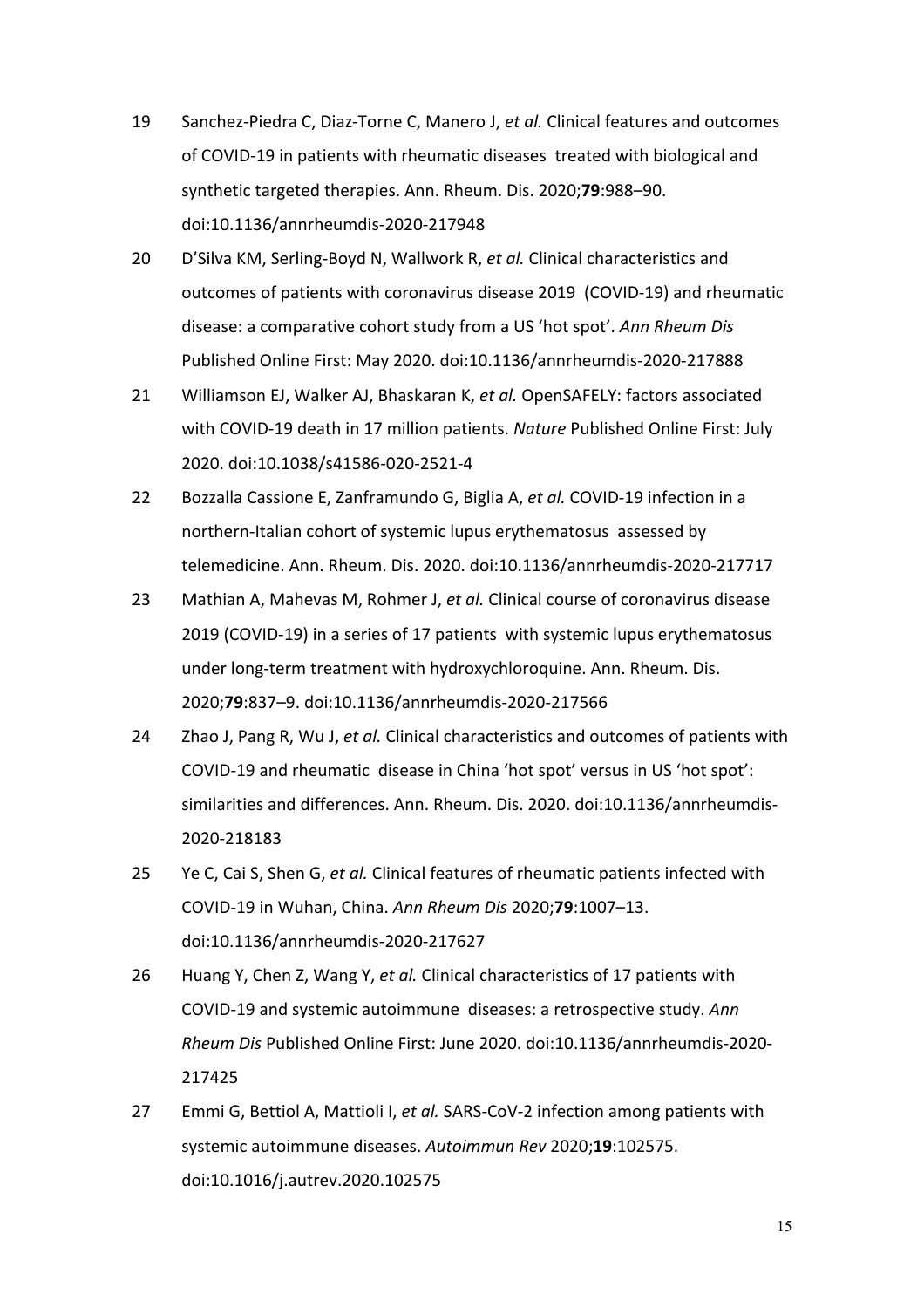- 28 Gianfrancesco M, Hyrich KL, Al-Adely S, *et al.* Characteristics associated with hospitalisation for COVID-19 in people with rheumatic disease: data from the COVID-19 Global Rheumatology Alliance physician-reported registry. *Ann Rheum Dis* 2020;**79**:859–66. doi:10.1136/annrheumdis-2020-217871
- 29 Pablos JL, Abasolo L, Alvaro-Gracia JM, *et al.* Prevalence of hospital PCRconfirmed COVID-19 cases in patients with chronic inflammatory and autoimmune rheumatic diseases. *Ann Rheum Dis* Published Online First: June 2020. doi:10.1136/annrheumdis-2020-217763
- 30 Borobia AM, Carcas AJ, Arnalich F, *et al.* A Cohort of Patients with COVID-19 in a Major Teaching Hospital in Europe. *J Clin Med* 2020;**9**. doi:10.3390/jcm9061733
- 31 Lapostolle F, Schneider E, Vianu I, *et al.* Clinical features of 1487 COVID-19 patients with outpatient management in the Greater Paris: the COVID-call study. *Intern Emerg Med* 2020;:1–5. doi:10.1007/s11739-020-02379-z
- 32 Alexander PE, Debono VB, Mammen MJ, *et al.* COVID-19 coronavirus research has overall low methodological quality thus far: case in point for chloroquine/hydroxychloroquine. *J Clin Epidemiol* 2020;**123**:120–6. doi:10.1016/j.jclinepi.2020.04.016
- 33 Del Amo J, Polo R, Moreno S, *et al.* Incidence and Severity of COVID-19 in HIV-Positive Persons Receiving Antiretroviral Therapy: A Cohort Study. *Ann Intern Med* Published Online First: June 2020. doi:10.7326/M20-3689
- 34 Gewin V. Six tips for data sharing in the age of the coronavirus. Nature. 2020. doi:10.1038/d41586-020-01516-0
- 35 Nannini C, Jebakumar AJ, Crowson CS, *et al.* Primary Sjogren's syndrome 1976- 2005 and associated interstitial lung disease: a population-based study of incidence and mortality. *BMJ Open* 2013;**3**:e003569. doi:10.1136/bmjopen-2013-003569
- 36 Mahdavinia M, Foster KJ, Jauregui E, *et al.* Asthma prolongs intubation in COVID-19. *J allergy Clin Immunol Pract* 2020;**8**:2388–91. doi:10.1016/j.jaip.2020.05.006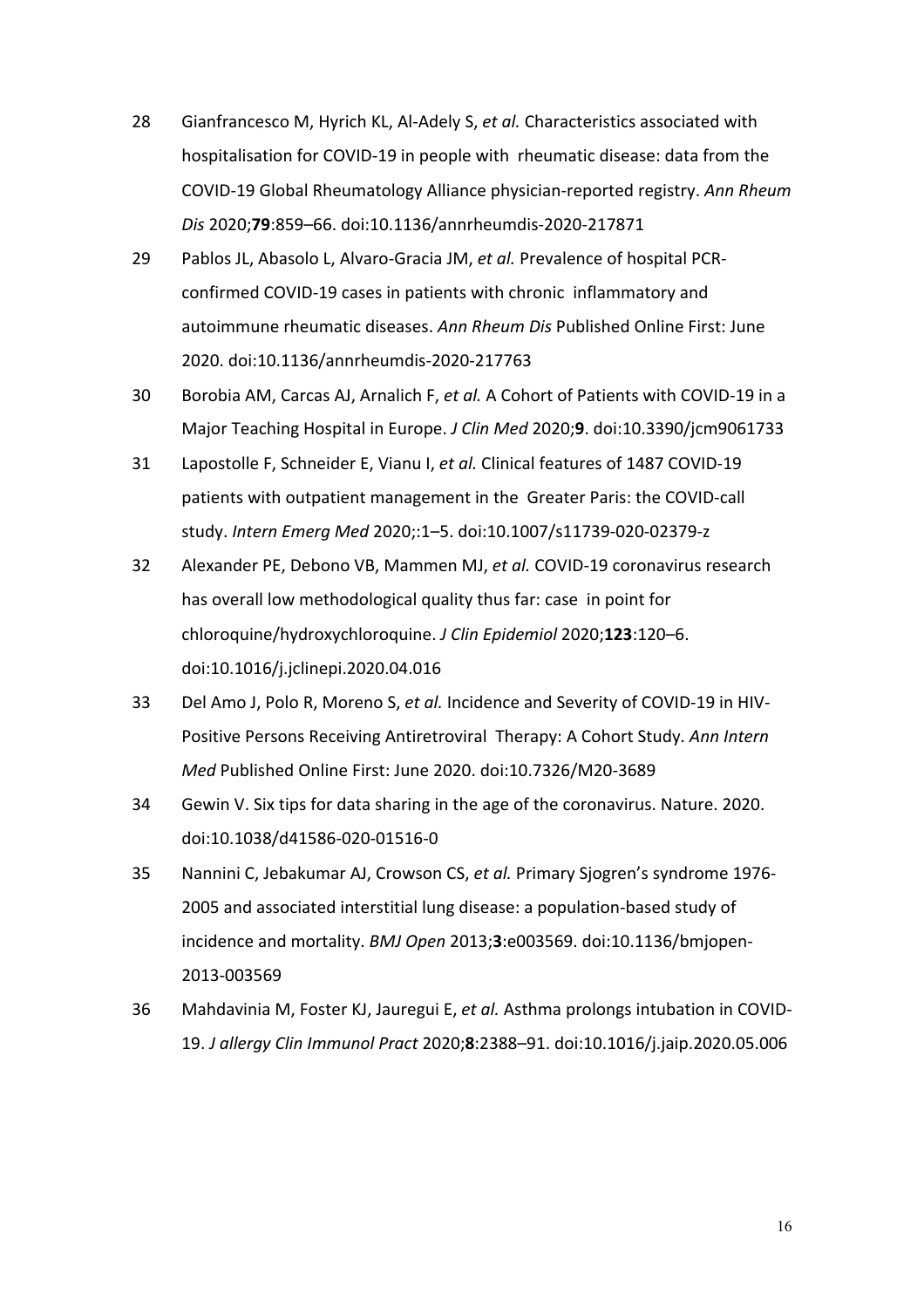# **FIGURE LEGENDS**

**Figure 1**. Individual outcomes of the 51 patients with primary SjS ordered from the youngest to the older age at diagnosis of infection. C=cardiovascular disease; P=chronic pulmonary disease; O=Obesity; K=chronic kidney disease; N=neoplasia

**Figure 2**. Distribution of the main outcomes (at home management, hospitalization, intensive care unit, death) by age decades.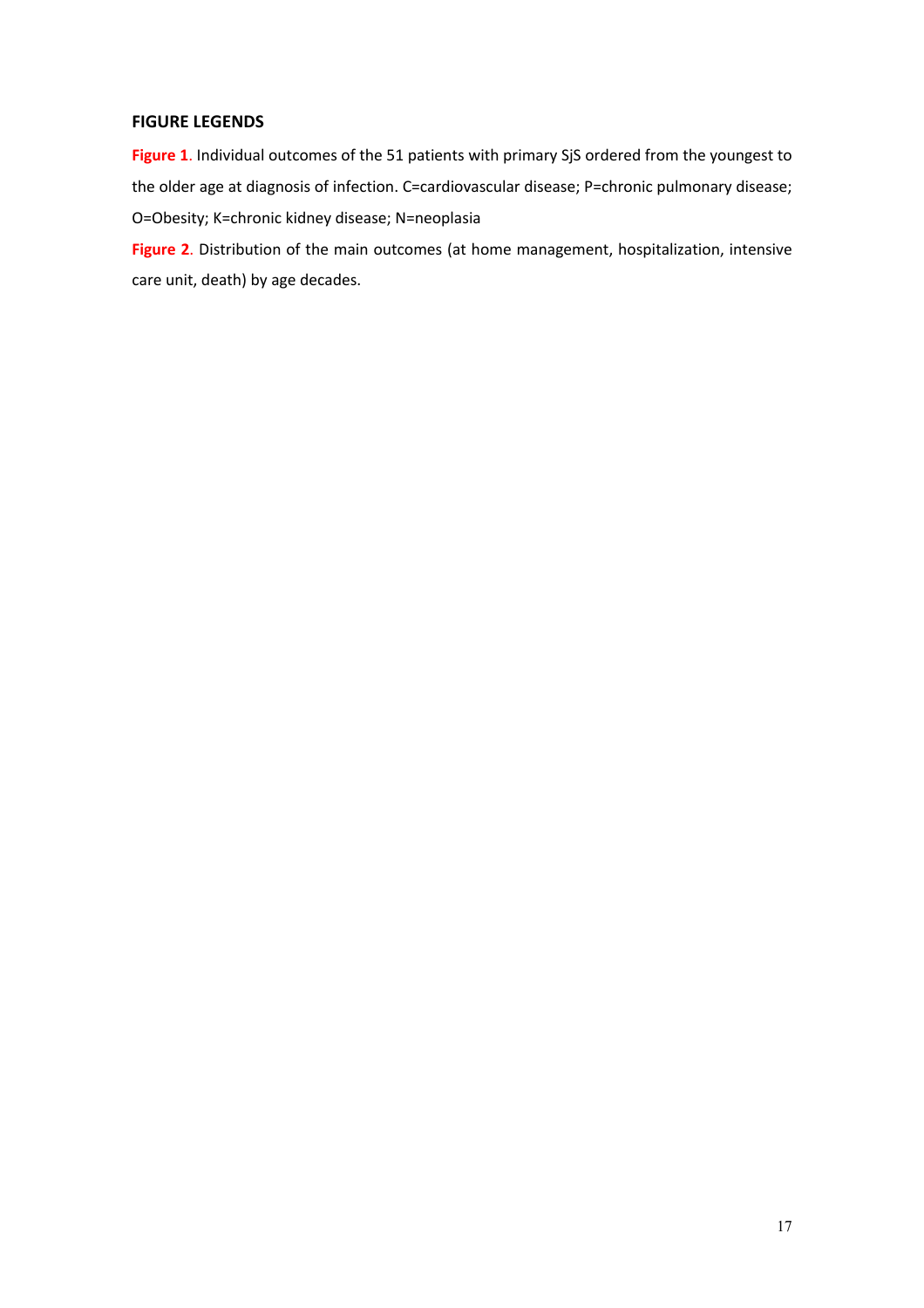### **APPENDIX 1**

Members of the EULAR-SS Task Force Big Data Consortium who contributed to this study:

P. Brito-Zerón, C. Morcillo (Autoimmune Diseases Unit, Department of Medicine, Hospital CIMA- Sanitas, Barcelona, Spain); P. Brito-Zerón, A. Flores-Chávez, M. Ramos-Casals (Sjögren Syndrome Research Group (AGAUR), Laboratory of Autoimmune Diseases Josep Font, IDIBAPS-CELLEX, Department of Autoimmune Diseases, ICMiD, University of Barcelona, Hospital Clínic, Barcelona, Spain); N. Acar-Denizli(Department of Statistics, Faculty of Science and Letters, Mimar Sinan Fine Arts University, Istanbul, Turkey); I.F. Horvath, A. Szanto, T. Tarr (Division of Clinical Immunology, Faculty of Medicine, University of Debrecen, Debrecen, Hungary); R. Seror, X. Mariette (Center for Immunology of Viral Infections and Autoimmune Diseases, Assistance Publique – Hôpitaux de Paris, Hôpitaux Universitaires Paris-Sud, Le Kremlin-Bicêtre, Université Paris Sud, INSERM, Paris, France Paris, France); T. Mandl, P. Olsson (Department of Rheumatology, Malmö University Hospital, Lund University, Lund, Sweden); X. Li, B. Xu (Department of Rheumatology and Immunology, Anhui Provincial Hospital, China); C. Baldini, S. Bombardieri (Rheumatology Unit, University of Pisa, Pisa, Italy); J.E. Gottenberg (Department of Rheumatology, Strasbourg University Hospital, Université de Strasbourg, CNRS, Strasbourg, France); S. Gandolfo, S De Vita (Clinic of Rheumatology, Department of Medical and Biological Sciences, University Hospital "Santa Maria della Misericordia", Udine, Italy); R. Priori, F. Giardina (Department of Internal Medicine and Medical Specialties, Rheumatology Clinic, Sapienza University of Rome, Italy); G. Hernandez-Molina, J. Sánchez-Guerrero (Immunology and Rheumatology Department, Instituto Nacional de Ciencias Médicas y Nutrición Salvador Zubirán. México City, Mexico); A.A. Kruize, A. Hinrichs(Department of Rheumatology and Clinical Immunology, University Medical Center Utrecht, Utrecht, The Netherlands); V. Valim (Department of Medicine, Federal University of Espírito Santo, Vitória, Brazil); D. Isenberg (Centre for Rheumatology, Division of Medicine , University College London , UK); R. Solans (Department of Internal Medicine, Hospital Vall d'Hebron, Barcelona, Spain); M. Rischmueller, S. Downie-Doyle (Department of Rheumatology, School of Medicine, The University of Western Australia, Crawley, Australia); S-K. Kwok, S-H. Park (Division of Rheumatology, Department of Internal Medicine, Seoul St. Mary's Hospital, College of Medicine, The Catholic University of Korea, Seoul, South Korea); G. Nordmark (Rheumatology, Department of Medical Sciences, Uppsala University, Uppsala, Sweden); Y. Suzuki, M. Kawano (Division of Rheumatology , Kanazawa University Hospital , Kanazawa , Ishikawa , Japan); R. Giacomelli (Clinical Unit of Rheumatology, University of l'Aquila, School of Medicine, L'Aquila, Italy); V. Devauchelle-Pensec, A. Saraux (Rheumatology Department, Brest University Hospital, Brest, France); B. Hofauer, A. Knopf (Otorhinolaryngology / Head and Neck Surgery, Technical University Munich, Munich, Germany); H. Bootsma, A. Vissink (Department of Rheumatology & Clinical Immunology, University of Groningen, University Medical Center Groningen, the Netherlands); J. Morel (Department of Rheumatology, Teaching hospital and University of Montpellier, Montpellier, France); C. Vollenveider (German Hospital, Buenos Aires, Argentina); F. Atzeni (IRCCS Galeazzi Orthopedic Institute, Milan and Rheumatology Unit, University of Messina, Messina, Italy); S. Retamozo (Instituto De Investigaciones En Ciencias De La Salud (INICSA), Universidad Nacional de Córdoba (UNC), Consejo Nacional de Investigaciones Científicas y Técnicas (CONICET) - Córdoba - Argentina. Instituto Universitario de Ciencias Biomédicas de Córdoba (IUCBC), Córdoba- Argentina); V. Moça Trevisano(Federal University of São Paulo, Sao Paulo, Brazil); B. Armagan, L. Kilic, U. Kalyoncu (Department of Internal Medicine, Hacettepe University, Faculty of Medicine, Ankara, Turkey); S.G. Pasoto (Rheumatology Division, Hospital das Clinicas HCFMUSP, Faculdade de Medicina, Universidade de Sao Paulo, Sao Paulo, Brazil); B. Kostov, A. Sisó-Almirall (Primary Healthcare Transversal Research Group, IDIBAPS, Centre d'Assistència Primària ABS Les Corts, CAPSBE, Barcelona, Spain); S. Consani-Fernández )Internal Medicine, Hospital Maciel, Montevideo, Uruguay. Universidad de la República (UdelaR), Montevideo,